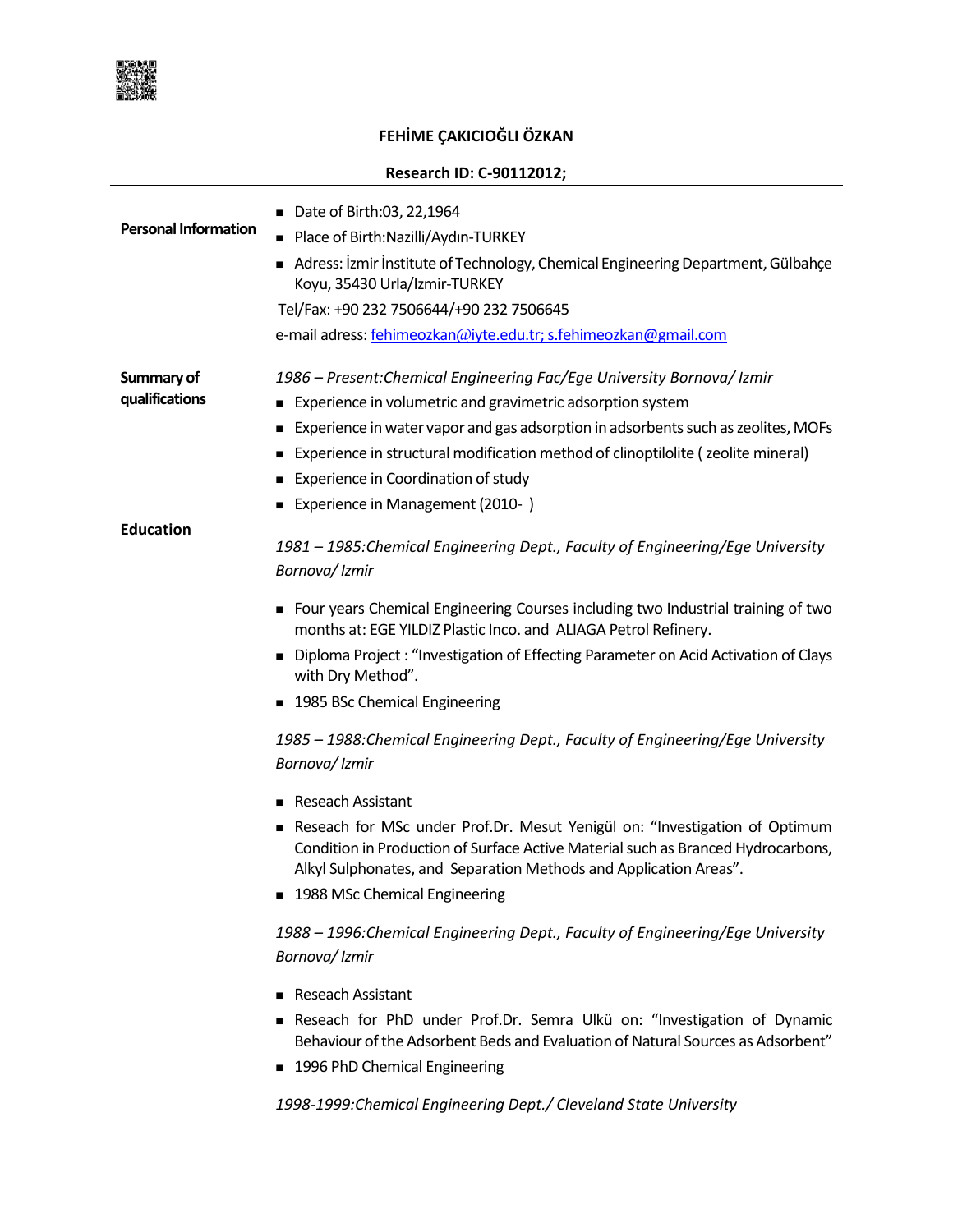

## *Cleveland/ OHIO/USA*

- Pure and Binary Gas Adsorption in Volumetric system at high Pressure and modelling
- Pure Gas Adsorption in gravimetric system at high pressure
- Research for Postdoctoral study in chemical engineering (supervisor: Prof. Orhan Talu)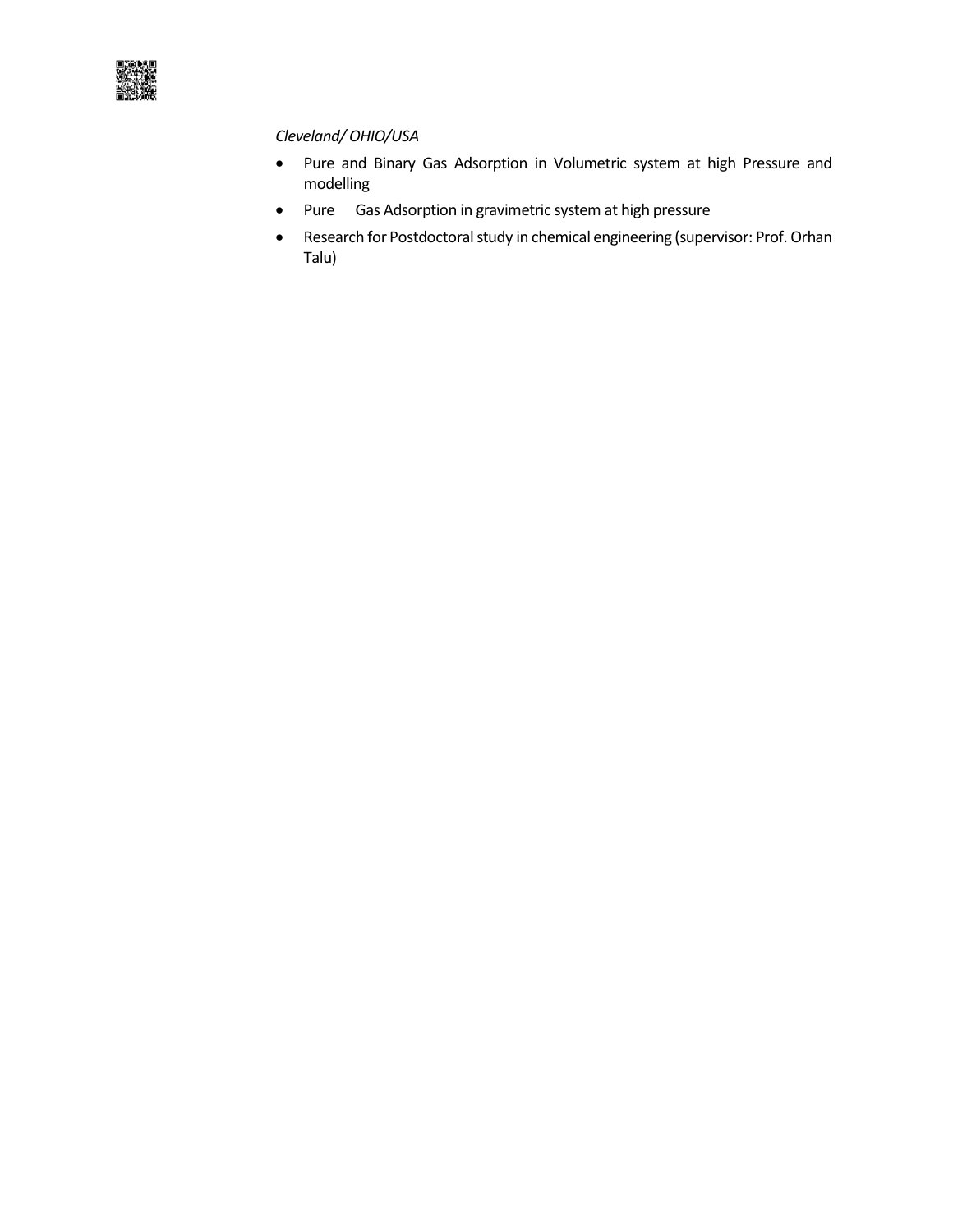

| <b>General Research</b><br><b>Interests</b>  | Water vapour and gas adsorption on microporous materials, Adsorption<br>Energy, Adsorption kinetics (Diffusion), adsorbents: zeolites, natural zeolite<br>mineral (clinoptilolite), modification methods of clinoptilolite, metal organic<br>frameworks, development of adsorbents, separation/purification of gas via<br>adsorption; removal of pollutants via adsorption, photocatalytic degradation of<br>pollutants, chemical sensor, photo catalysts                                                                                                                                                                                                                                                                                                                                                                                   |  |  |
|----------------------------------------------|---------------------------------------------------------------------------------------------------------------------------------------------------------------------------------------------------------------------------------------------------------------------------------------------------------------------------------------------------------------------------------------------------------------------------------------------------------------------------------------------------------------------------------------------------------------------------------------------------------------------------------------------------------------------------------------------------------------------------------------------------------------------------------------------------------------------------------------------|--|--|
| <b>Taching Area and</b><br><b>Experience</b> | 1986-1998: Research Assistant in Department of Chemical Engineering Faculty<br>of Engineering, Ege University, Izmir, TURKEY                                                                                                                                                                                                                                                                                                                                                                                                                                                                                                                                                                                                                                                                                                                |  |  |
|                                              | Courses Assisted: Thermodynamics, Chemical Engineering Thermodynamics,<br>Heat Transfer, Chemical Engineering Laboratory to third and fourth year<br>undergraduate students                                                                                                                                                                                                                                                                                                                                                                                                                                                                                                                                                                                                                                                                 |  |  |
|                                              | 1999-Present: Faculty in Department of Chemical Engineering Faculty of<br>Engineering, izmir Institute of Technology, Izmir, TURKEY                                                                                                                                                                                                                                                                                                                                                                                                                                                                                                                                                                                                                                                                                                         |  |  |
|                                              | Courses thought: CS101Information Technology, CHE321Chemical<br>engineering Thermodynamics, CHE220Thermodynamics I, CHE302Reaction<br>Kinetics and Reactor Design, CHE312Separation Processes, CHE 311 Heat<br>and Mass Transfer, Adsorption, Gas Separation Processes, CHE507 Solution<br>Thermodynamics and Phase Equilibria                                                                                                                                                                                                                                                                                                                                                                                                                                                                                                              |  |  |
|                                              | Summer Practice coordinator, 2001-2007<br>Diploma Supplement Team member 2005-2006<br>٠<br>University- Aegean Region Chamber of Industry: Committee member for<br>٠<br>accredited Lab. 2005-2007<br>Vice head of Department 2010-2013<br>٠<br>Academic Board member of Energy Engineering Program 2010-<br>Academic Board member of Environmental Engineering Program 2010-<br>٠<br>Coordinator of Engineering Accreditation Study, IZTECH, 2010-<br>Coordinator Of Bologna Accreditation Study, ECTS, IZTECH, 2010<br>International Adsorption Society Mailing List Member.<br>Assist. Prof, Assoc. Prof. And. Prof .Degree in chemical engineering (1999, 2006,<br>and 2011-present, respectively)<br>Vice Head of Chemical engineering Department, IZTECH, 2010-2013.<br>٠<br>Head of Chemical Engineering Department, IZTECH, 2013-2017 |  |  |
|                                              | Turkish: Mother Tongue                                                                                                                                                                                                                                                                                                                                                                                                                                                                                                                                                                                                                                                                                                                                                                                                                      |  |  |
| Languages                                    | English: fluent                                                                                                                                                                                                                                                                                                                                                                                                                                                                                                                                                                                                                                                                                                                                                                                                                             |  |  |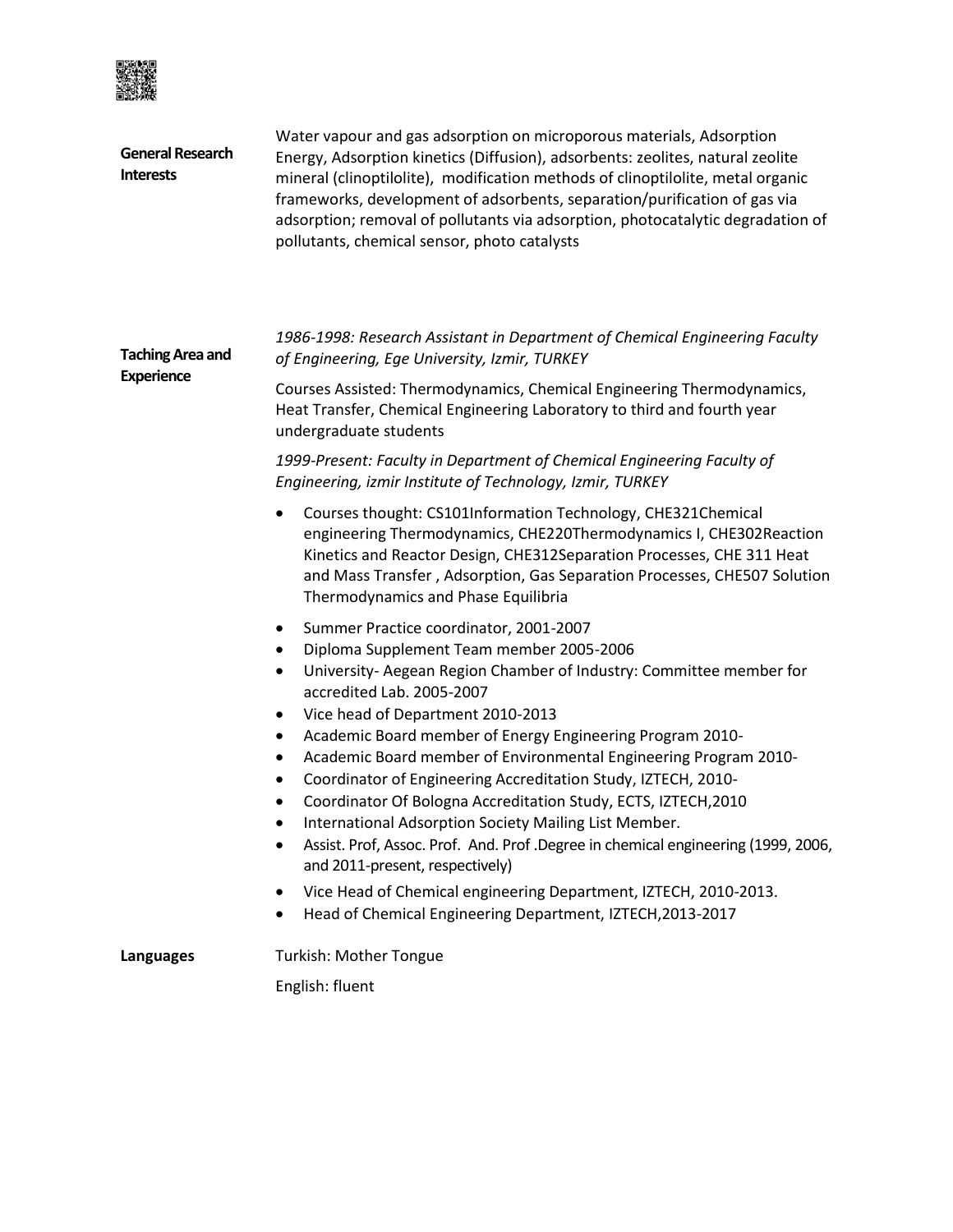

| <b>Awards received</b>                              | From Cleveland State University for Post Doctoral Study, 1999<br>٠<br>From International Committee of Natural Zeolites for attending<br>$\bullet$<br>zeolite' 97, 1997<br>From Adsorption Society to Attend FAO10, 2004<br>٠                                                                                                                                |
|-----------------------------------------------------|-------------------------------------------------------------------------------------------------------------------------------------------------------------------------------------------------------------------------------------------------------------------------------------------------------------------------------------------------------------|
| <b>Directed Graduate Thesis</b>                     |                                                                                                                                                                                                                                                                                                                                                             |
| <b>MSc Thesis</b>                                   | 1. Merve Dikmen(2019)<br>2. Cemal Güner (2019)<br>Deniz Angi (2017)<br>3.                                                                                                                                                                                                                                                                                   |
|                                                     | Gaye Kanaltı (2017)<br>4.<br>5. Ahmet Uğur Çiçek "Synthesis of Copper based metal organic<br>framework to separate CO <sub>2</sub> /H <sub>2</sub> gas mixture, 2014.                                                                                                                                                                                       |
|                                                     | 6. Ilkin Tetik "Characterization and Preparation of Tyrosinase<br>immobilized Gelatine Films" 2014.                                                                                                                                                                                                                                                         |
|                                                     | 7. Özgün Deliismail "Preparation of Natural Zeolite supported<br>TiO2 composites for removal of Terephthalic Acid" 2013                                                                                                                                                                                                                                     |
|                                                     | 8. Polatoğlu, İ. "Natural zeolite in Neutral, Acidic and Basic<br>solution" IZTECH, 2005.                                                                                                                                                                                                                                                                   |
|                                                     | 9. Ertan, A." $CO2$ , N <sub>2</sub> and Ar Adsorption on Modified Zeolites",<br><b>IZTECH, 2004.</b>                                                                                                                                                                                                                                                       |
| <b>PhD Thesis:</b>                                  | 10. Becer M. " Gas Adsorption in Volumetric System", IZTECH,<br>2003.                                                                                                                                                                                                                                                                                       |
|                                                     | 1. Güneş-Yerkesikli, A. "Separation of Hydrogen from Reformer<br>Off-gas", 2013 IZTECH.<br>2. Polatoğlu, I" Development of the enzyme electrode for<br>Pesticide residue in Food", 2012, IZTECH.<br>Erten, Y. " CH <sub>4</sub> , CO <sub>2</sub> , N <sub>2</sub> and O <sub>2</sub> adsorption on Ca-, Li- and Ce-<br>3.<br>rich X zeolites, 2011, IZTECH |
| <b>Funded</b><br><b>Research</b><br><b>Projects</b> |                                                                                                                                                                                                                                                                                                                                                             |
|                                                     | 1. Researcher, "Evaluation of Petkim Petrochemical Company Yarımca<br>complex Dodesilbenzene Factory By products as Surface Active Materials."<br>Industrial Project, 1986.                                                                                                                                                                                 |

- **2.** "Experimental and theoretical Investigation of dynamic behaviour of adsorbent bed, Ege University, Müh. 88/013, 1996.
- **3.** Researcher, "Production of Camphene on Cation exchanged natural Zeolites", Ege University, 98MÜH030, 2001.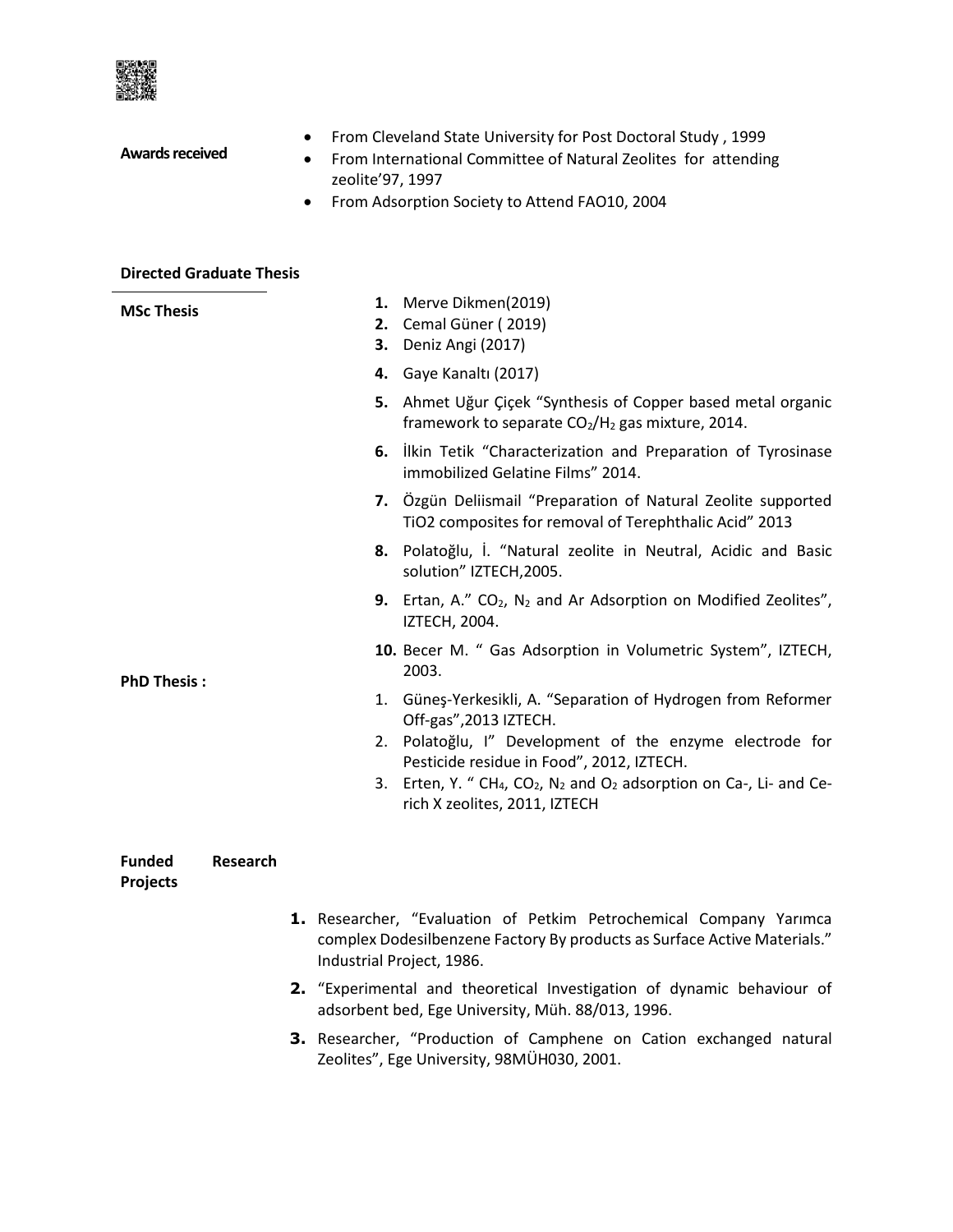- **4.** Researcher, "Production of some valuable monoterpene from Isomerisation of Alpha Pinene", Tubitak, MISAG-120, 2001.
- **5.** Manager, " Use of natural and acid (HCl) modified zeolites for Gas separation/ purification", Izmir Institute of Technology, 2000 MÜH02, 2000.
- **6.** Use of adsorbents for Storage of Energy" Ege University, 1988 Müh-01, 2001
- **7.** Manager, "Adsorption of CO<sub>2</sub>, N<sub>2</sub>, O<sub>2</sub> ve CH<sub>4</sub> in Natural Zeolite Tuff", Izmir Institute of Technology, 2002 MÜH21, 2004
- **8.** Manager, " Investigation of Acidic basic and Natural Behavior of Natural Zeolites" (Doğal Zeolitlerin Asit Baz ve Nötr Ortamdaki Davranışlarının İncelenmesi", 2004İYTE06, IZTECH
- **9.** Manager, "CO<sub>2</sub>, CH<sub>4</sub>, N<sub>2</sub> ve O<sub>2</sub> Adsorption on Zeolite" ("Zeolitlerde CO<sub>2</sub>, CH<sub>4</sub>,  $N_2$  ve  $O_2$  Adsorption") 2005, DPT.
- 10. Manager, "Gas Adsorption on Ce-X zeolite" ("Ce-X zeolitinde gaz adsorpsiyonu"), 2006İYTE31, IZTECH.
- **11.**Manager, "Development of Optical Enzyme Sensor for Detection of Pesticide Residue", 2009İYTE06, IZTECH.
- **12.** Researcher, Recyclable Cu/Tio<sub>2</sub> Photocatalysts Loaded On Natural Silicates: Synthesis, Characterization and Their Photocatalytic Activities on Photocatalytic Degradation Of Terephthalic Acid Under Visible Light Irradiation, Tübitak, 2011, (#:110M451).
- **13.** Manager, "Characterization of Metal Organic Frameworks (MOFs)", 2011İYTE09, 2011.
- **14.**Manager, Synthesis of Metal Organic Framework (MOF) and Its use for purification of Methane Reformer Off Gas, TUBITAK,(#:112M294), 2012- 2015.
- **15.**Manager, Development of Optical Enzyme Sensor for Pesticide Reside"TUBITAK,2013-2015.
- **16.**Manager Alüminyum Temelli Organik Ağ Yapılarında CO2, CH4, H2 ve CO Adsorpsiyonunun ZLC ve Dolgulu Kolon Metotları ile İncelenmesi, (2016IYTE72 ) 2016-

| <b>Publications:</b><br><b>Articles</b> | 1. Polatoğlu, I., Çakıcıoğlu-Özkan F. Development of an optical       |
|-----------------------------------------|-----------------------------------------------------------------------|
|                                         | tyrosinase biosensor (TCA) for detection of "Parathion-               |
|                                         | Methyl", Sensor Review, 39(4)pp. 604-611.                             |
|                                         | 2. Çakıcıoğlu-Özkan F., Erten-Kaya Y., Enhancement of Cerium Exchange |
|                                         | with ultrasound, J. Turkish Chemical Society, Section A: Chemistry 5  |
|                                         | SI:1) pp:53-64, 2018                                                  |
|                                         | 3. H.B. Yener, M. Yılmaz, Ö. Deliismail, S.F. Özkan, S.S. Helvacı,    |

Clinoptilolite supported rutile TiO2 composites: Synthesis,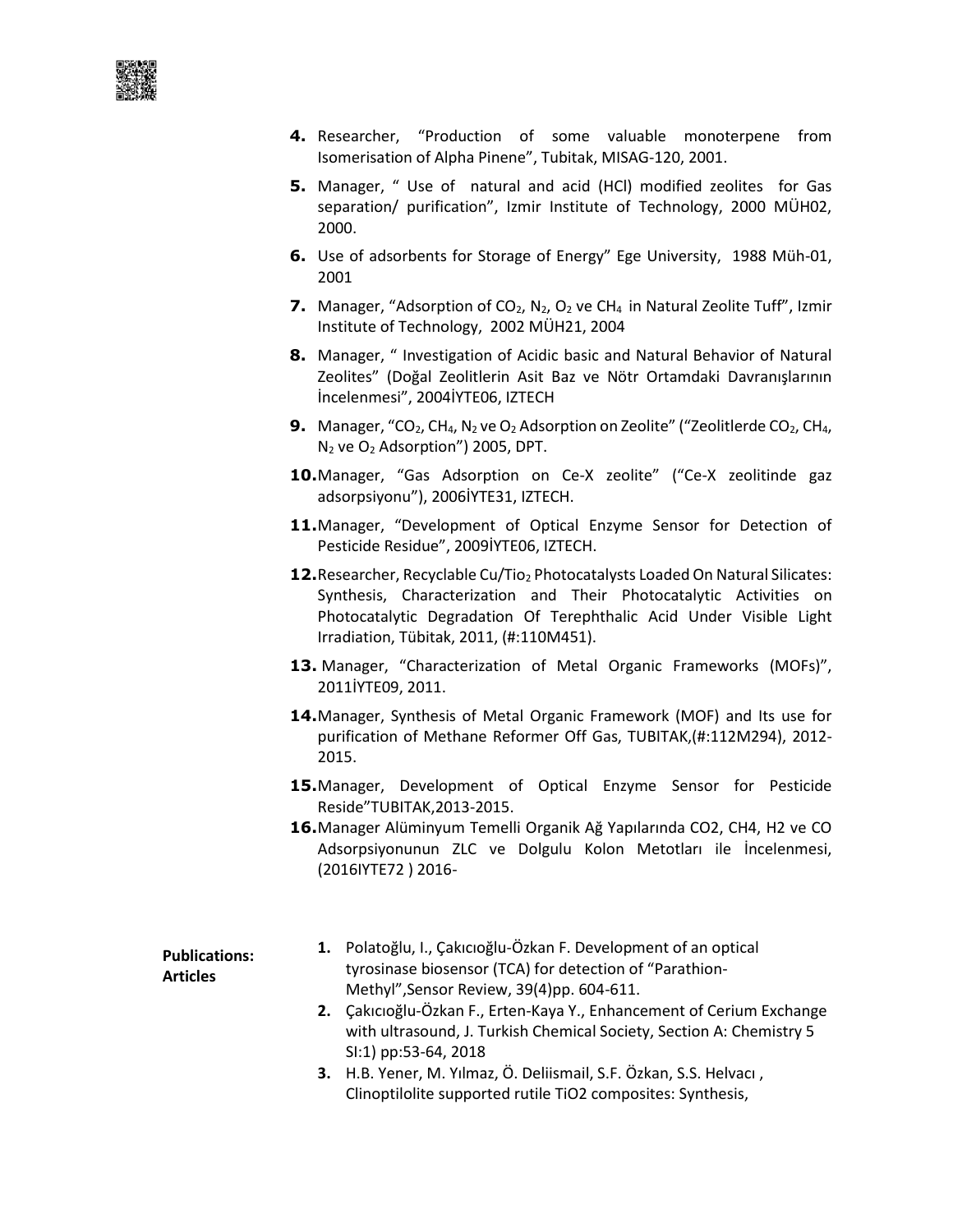characterization, and photocatalytic activity on the degradation of terephthalic acid, SEPARATION AND PURIFICATION TECHNOLOGY 173 (2017) 17–26

- **4.** Erten-Kaya Y. Çakıcıoğlu-Özkan, F., Effect of Ultrasound on the kinetics of cation exchange in NaX zeolite, Ultasonics Sonochemistry, 19,701-706(**2012**)
- **5.** Polatoglu İ., Çakıcıoğlu-Özkan, F., Aqueous interactions of zeolitic material in acidic and basic Solutions ,Microporous and Mesoporous solutions, 132(1-2), 219-225 (2010).
- **6.** Çakıcıoğlu-Özkan, F., Polatoglu İ., Kinetics of Proton Transfer in The Zeolitic Tuff Central European Journal of Chemistry, 7(3), 508- 51,(2009).
- **7.** Yasemin Erten, Alev Güneş Yerkesikli, Ali Emrah Çetin, Fehime Çakıcıoğlu Özkan, CO2 Adsorption and Dehydration Behavior of LiNaX, KNaX, CaNaX and CeNaX Zeolites", Journal of Thermal Analysis and Calorimetry, Vol. 94(2008)3, 715-718.
- **8.** F. Ozkan Cakicioglu, S. Ülkü, Diffusion Mechanism of Water Vapour in a zeolitic tuff rich in clinoptilolite, Journal of Thermal Analysis and Calorimetry, Vol.94(2008)3 , 690-702(3)
- **9.** Ertan, A., Çakıcıoğlu-Özkan, F., "CO<sub>2</sub> and N<sub>2</sub> Adsorption on the Acid ( HCl,  $HNO<sub>3</sub>$ , H<sub>2</sub>SO<sub>4</sub> and H<sub>3</sub>PO<sub>4</sub>) Treated Natural zeolites" Adsorption, 11, 151-156, (2005).
- **10.** Çakıcıoğlu-Özkan, F., Ülkü, S. "The Effect of HCl treatment on Water vapour Adsorption Characteristics of Clinoptilolite rich Natural zeolite", Microporous and Mesoporous Materials", 77, 47-53 (2005).
- **11.** Ünveren,E., Gündüz,G., Özkan,F., "Isomerization of Alpha-Pinene over acid treated natural zeolite", Chemical Engineering Communications, Vol. 192, 386-404, (2005).
- **12.** B.Topuz, M.Çiftçioğlu, F.Özkan, "Investigation of Permeability of Pure Gases in Sol-Gel Derived  $Al_2O_3$  Membrane" Key Engineering Materials, Vol. 264-268, 339-402 (2004).
- **13.** B.Topuz, M.Çiftçioğlu, F.Özkan, " Effects of Processing on The properties and Permeability of Pure Gases Through Sol-Gel Silica Membrane" Key Engineering Materials, Vol. 264-268, 2187-2190 (2004).
- **14.** Çakıcıoğlu-Özkan, F.,Ülkü,S., "Adsorption Characteristics of Lead, Barium and Hydrogen Rich Clinoptilolite Mineral", Adsorption Science and Technology, Vol. 21, N: 4, 309-317 (2003).
- **15.** Özkan, F., Gündüz,G., Akpolat,A., Buşün,N., Murzin,D., "Isomerization of alpha-pinene over ion-exchanged natural zeolites", Chemical Engineering Journal, 91, 257-269, (2003).
- **16.** Balköse, D., Özkan,F., Ulutan, S. Ülkü, S., "Water vapor Adsorption in Organic and Inorganic Polymer", J. Thermal Analysis and Calorimetry, 71, 89-96, (2003).
- **17.** Balköse,D., Özkan,F., Köktürk, U., Ulutan, S. Ülkü, S. Nişli, G., "Characterization of Hallow Chemical Garden Fibers from Metal salt", J. Sol-Gel Science and Technology, 23, 253-263, (2002).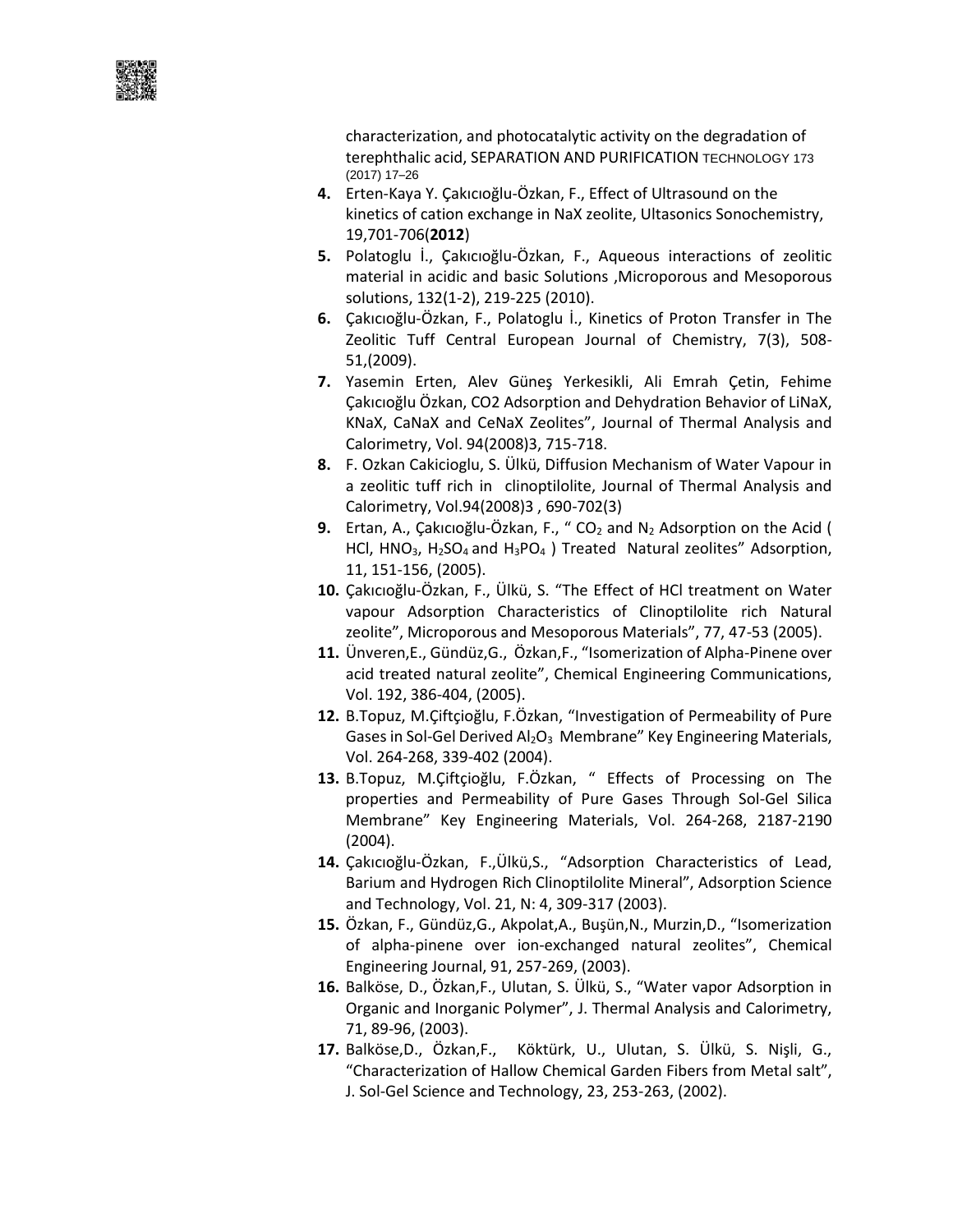■演員<br>受理機<br>受法機能<br>全社機

|                                               | 18. Beşün, N., Özkan, F. Gündüz, G., "Alpha-pinene izomerization on acid-<br>treated clay", Applied Catalysis A: General, 224, 285-297, (2002).<br>19. Ülkü, S., Balköse, D., Çağa, T., Özkan, F., Ulutan, S., "A Study of<br>Adsorption of Water Vapour on Wool under Static and Dynamic<br>Conditions", Adsorption, 4, 63-73, (1998).<br>20. Balköse, D., Ulutan, S., Özkan, F.Ç., Ülkü, S., Çelebi, S., "Dynamics of<br>Water Vapor Adsorption on Humidity-indicating Silica gel", Applied<br>Surface Science, 134, 39-46, (1998).<br>21. Balköse, D., Ulutan, S., Özkan F., Ülkü, S., Köktürk, U., "Flexible<br>Poly(Vinyl Chloride)-Zeolite Composites for Dye -Adsorption from<br>Aqueous Solutions", Separation Science and Technology, 31(9), 1279-<br>1289, (1996).<br>22. Ülkü, S., Balköse, D., Baltacıoğlu, H., Özkan (Çakıcıoğlu), F., Yıldırım, A.,<br>"Natural Zeolites in Air Drying", Drying Technology, 10, No:2, 479-490,                                                    |
|-----------------------------------------------|-------------------------------------------------------------------------------------------------------------------------------------------------------------------------------------------------------------------------------------------------------------------------------------------------------------------------------------------------------------------------------------------------------------------------------------------------------------------------------------------------------------------------------------------------------------------------------------------------------------------------------------------------------------------------------------------------------------------------------------------------------------------------------------------------------------------------------------------------------------------------------------------------------------------------------------------------------------------------------------------------|
|                                               | (1992).                                                                                                                                                                                                                                                                                                                                                                                                                                                                                                                                                                                                                                                                                                                                                                                                                                                                                                                                                                                         |
|                                               | 23. Ülkü, S., Özkan (Çakıcıoğlu) F., , "Energy Recovery in Drying<br>Applications", Renewable Energy, 1, No: 5/6, 695-698, (1991).                                                                                                                                                                                                                                                                                                                                                                                                                                                                                                                                                                                                                                                                                                                                                                                                                                                              |
| <b>Publications:</b><br>Preceding<br>articles | Organik<br>Kafes<br>1. Alüminyum<br>içeren<br>Metal<br>Yapılarının<br>Sentezlenmesi ve CO2 tutma performanslarının incelenmesi,<br>Ulusal Kimya Mühendisliği Kongresi, 2014<br>içeren Metal Organik Kafes Yapılı<br>2. Bakır<br>Bileşiklerin<br>Sentezlenmesi ve Karekterizasyonu, Ulusal Kimya Mühendisliği<br>Kongresi, 2014<br>3. Geri akım Altında Zn4O[(OOC)2C6H4]3 (MOF-5) Metal-Organik<br>Ağ Yapılarının Üretimi ile İlgili Ön Çalışmalar, Ulusal Kimya<br>Mühendisliği Kongresi, 2014<br>4. Terephthalic Acid(TPA) Adsorption on Natural Zeolite Supported<br>Composites, Zeolite2014: 9th International Conference on the<br>Occurrence, Utilization and properties of Natural Zeolites., 2014<br>5. Ti Bazlı Metal Organik Ağ Yapılarının Özelliklerine Üretim<br>Yöntemi ve Reaksiyon Koşullarının Etkisi, Ulusal Kimya<br>Mühendisliği Kongresi, 2014<br>6. Synthesis of Metal Organic Framework ( CuTPA) for CO2<br>adsorption, International conference on environmental Science |
|                                               | and Technology, ICOEST2013, 2013<br>7. Adsorption Behavior of Terephthalic Acid on TiO2 Nano Particles<br>Synthesized by Thermal Hydrolysis Method., International<br>conference<br>environmental<br>Science<br>on<br>and<br>Technology(ICOEST2013), 2013                                                                                                                                                                                                                                                                                                                                                                                                                                                                                                                                                                                                                                                                                                                                       |
|                                               | Removal of Terephthalic Acid Via Adsorption on Clinoptilolite<br>8.<br>Rich Natural Zeolite, International conference on environmental<br>Science and Technology(ICOEST2013), 2013                                                                                                                                                                                                                                                                                                                                                                                                                                                                                                                                                                                                                                                                                                                                                                                                              |
|                                               | 9. Synthesis of MOF-5 and CuTPA Metal Organic Frameworks,<br>International Porous and Powder Materials Symposium and<br>Exhibition(PPM2013), 2013                                                                                                                                                                                                                                                                                                                                                                                                                                                                                                                                                                                                                                                                                                                                                                                                                                               |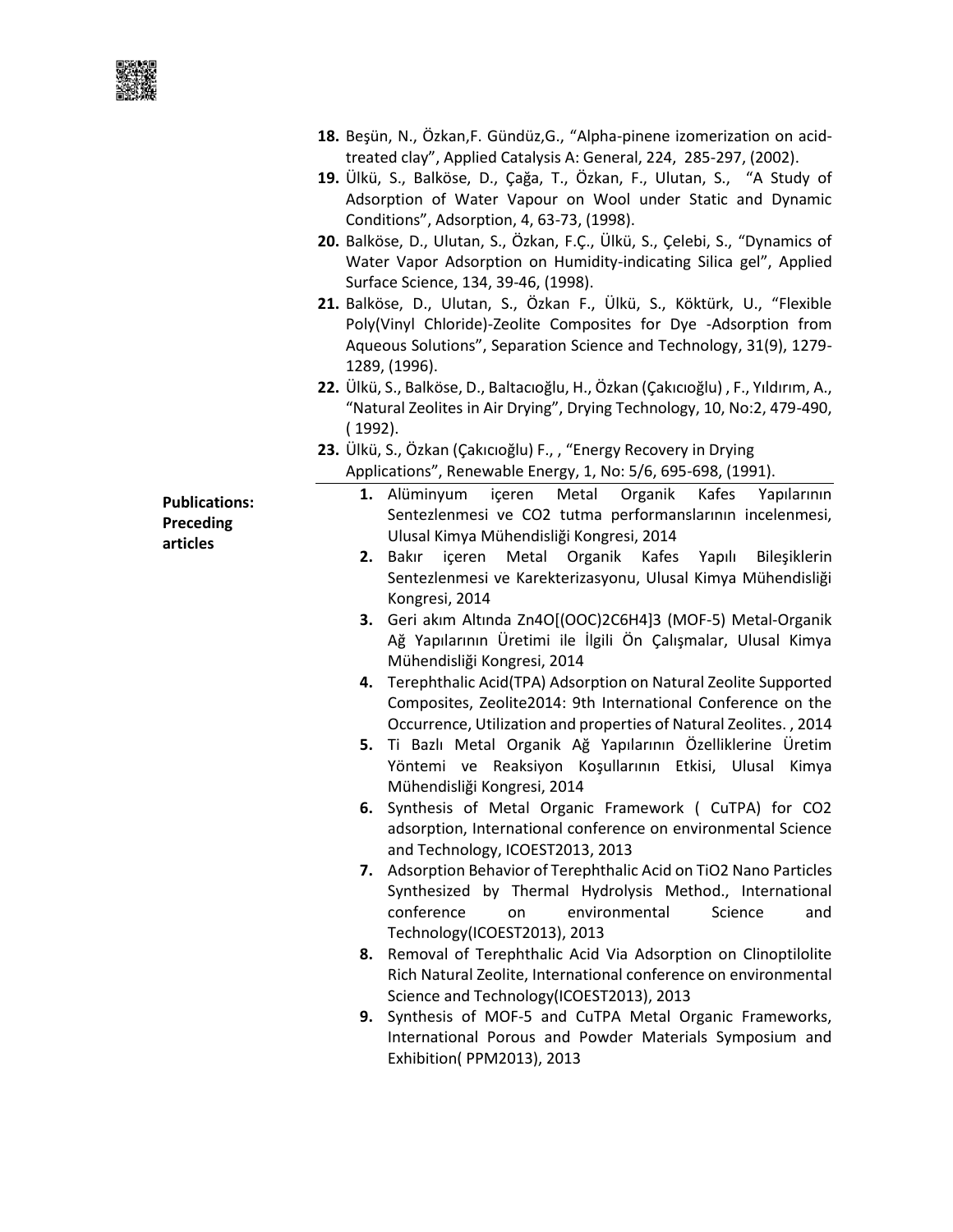

- **10.** Adsorption Kinetics of Steam Methane Reformer (SMR) Off Gas on MIL53(Al), International Porous and Powder Materials Symposium and Exhibition(PPM2913), 2013.
- **11.** İlker Polatoğlu, Fehime Çakıcıoğlu Özkan , The Influence of Temperature, pH and Organic Solvents on Tyrosinase Activity, International Conference on Enzyme Science and Technology, 31 October-4 November 2011, Kusadasi, Turkey
- **12.** İlker Polatoğlu, Fehime Çakıcıoğlu-Özkan,"The Buffering Effect of Natural Zeolite on Gastric Disturbance, 6th Chemical Enginnering Conference for Collaborative Research in Estern Mediterranean Countries- EMCC06, Antalya-Turkey,2010.
- **13.** Erten Y., Çakıcıoğlu-Özkan F., *"*Application of The Zero Length Column (ZLC) Technique for Measuring Crystal Diffusivities of NaX and CeNaX Zeolites", Diffusion-Fundamentals.Org, 11 (2009) 28, Pp 1-2
- **14.** Sibel Sancaklı, Hatice Sarıbaş, Ilker Polatoğlu, Fehime Özkan Effect of ultrasound on the preparatıon of Lithium and silver Rich NaX Zeolite , SOMER Sempozyumu, 14-16 Mayıs 2007, ODTU, Ankara
- **15.** Alper Aydınlı, Can Okan Depboylu, Beyhan Candever, Fehime Özkan Praperation of the Support for Enzyme Immobilization, SOMER Sempozyumu, 14-16 Mayıs 2007, ODTU, Ankara
- **16.** Ozkan, F., Avsar, H. and Ertan, A., "Chemical Behaviour of Natural Zeolite Tuff in Aqueous Medium, Natural and Acidic" , 8<sup>th</sup> International Conference on Fundamentals of Adsorption, Arizona-USA, 2004.
- **17.** Talu A., Gumma S. Lu, X.F. and Ozkan F. " Problems with Volumetric-Gravimetric Measurements" 8<sup>th</sup> International Conference on Fundamentals of Adsorption, Arizona-USA, 2004.
- **18.** Ertan, A., Özkan, F., Ülkü, S., Modifiye Edilmiş Zeolitlerde CO2, N2 ve Ar Adsorpsiyonu 6. Kimya Mühendisliği Kongresi, TOA-45, Bildiri Özetleri Kitabı, İzmir, 2004.
- **19.** Turan, O., Polatoğlu, İ., Ertan, A., Özkan, F., H3PO4 ile işlem Görmüş Doğal Zeoliitlerin Karekterizasyonu 6. Kimya Mühendisliği Kongresi, ÖP-25, Bildiri Özetleri Kitabı, İzmir, 2004.
- **20.** Ertan, A., Avşar, H., Özkan, F. Doğal zeolitlerin Sulu Ortamdaki Kimyasal Davranışının incelenmesi, 6. Ulusal Kil Sempozyumu, 705- 712, İzmir, 2003.Özkan, F., Becer, F., Balköse, D, Ülkü, D., Asit ile Modifiye Edilmiş Klinoptilolitin Karekterizasyonu , 6. Ulusal Kil Sempozyumu, 363- 371, İzmir, 2003.
- **21.** Uçar S. Yılmaz S., Artok L., Ozkan, F., Doğal Zeolit Destekli Pd Katalizörlerle Sitral Hidrojenasyonu Ulusal Kimya Mühendisliği Kongresi, Bildiri Özetleri Kitabı, Ankara Üniversitesi, Ankara, 2002.
- **22.** Ünveren E. Ozkan, F., Gündüz, G.,Köktürk U., İşlem Görmüş Doğal Zeolit Üzerinde Alfa Pinen İzomerizasyonu, 5. Ulusal Kimya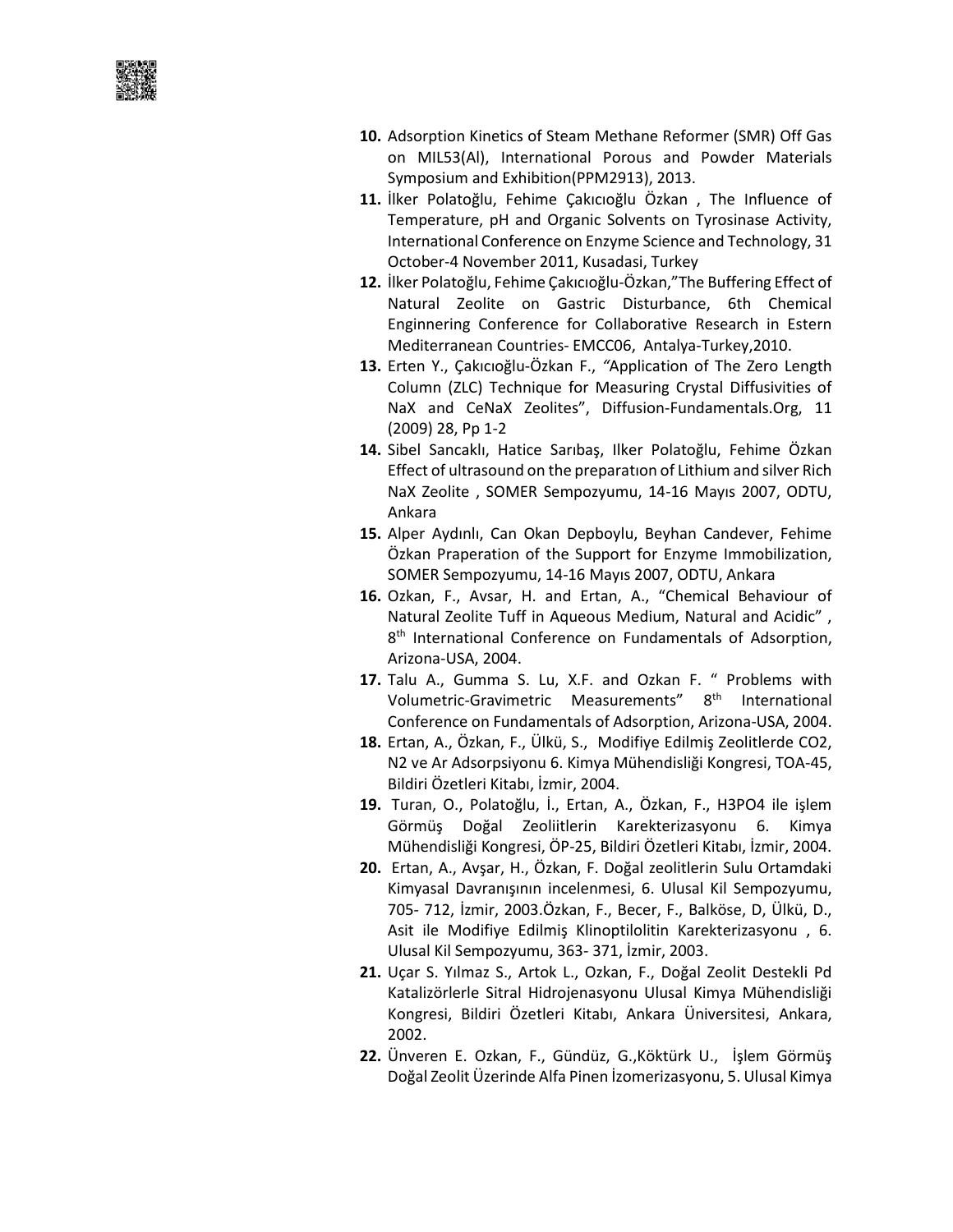Mühendisliği Kongresi, Bildiri Özetleri Kitabı Kod: RM11, Ankara Üniversitesi, Ankara, 2002

- **23.** .Balkose D., Ulku, S, Ozkan, F. "Development of Dessicanting Packing Materials", International Packaging Congress, 163-171, izmir-Turkey, 2001.
- **24.** Uçar Ş., Yılmaz, S., Altok, L., Özkan, F., "Liquid phase hydrogenation of citral over zeolite supported catalysts", Eastern Mediterranean Chemical Engineering Conference, Ankara-Turkey, 128, 2001.
- **25.** Balkose D., Ozkan, F., Ulku, S., "Column Drying of humidity indicating wool" , Eastern Mediterranean Chemical Engineering Conference, 302-303, Ankara-Turkey, 2001.
- **26.** Ozkan, F., Akpolat, O., Murzin, D.Y., Gunduz, G., Besun, N., " Isomerization of Alpha pinene over Ion –exchanged Natural Zeolites", 15<sup>th</sup> International Conference on Chemical Reactors, 168-171, Helsinki, Filand, 2001.
- **27.** Akpolat, O., Gunduz, G., Özkan, F., Asit ile Modifiye Edilmiş Doğal Zeolitler Üzerinde Alfa Pinen İzomerizasyonu, 4. Ulusal Kimya Mühendisliği Kongresi, Bildiri Özetleri Kitabı s: 354-359 (Ed: M. Hasdemir, İ. Boz, A. Kaşgöz), İstanbul Üniversitesi, Avcılar-İstanbul, 2000.
- **28.** Ozkan, F., Ülkü, S., Ambalajlama ve Depolamada Doğal Zeolit Mineralinin (Klinoptilolit) Kullanılması, 99'Uluslararası Ambalaj Kongresi ve Sergisi, 213-220, İzmir, 1999.
- **29.** Balköse, D., Özkan, F., Köktürk, U., Ulutan, S., "Hallow Fıbers from Water Glass and Metal Salts", An International Conference on Silica Science and Technology From S ( Synthesis) to A ( Application), Proc. of Silica'98: 79-82, 1998.
- **30.** Ozkan, F.Ç., Ulkü, S., "Local Zeolite Mineral (Clinoptilolite) in Energy Systems",  $2<sup>nd</sup>$  International Energy and Environment Symposium, 505-508, Trabzon, Turkey. Begell House, Inc., 1998.
- **31.** Özkan, F., Ülkü, S., Ambalaj Sanayiinde Nem Tutucu olarak Doğal Zeolitin (Klinoptilolit) Kullanılması, Ambalaj Teknolojisi ve Yan Sanayii Kongresi, Bildiriler Kitabı, s:277-285, 1997. Plastik ve Ambalaj Teknolojisi, Nisan-Mayıs 1998, Sayı: 25, s: 102-110,
- **32.** Ozkan (Çakıcıoğlu), F., Ülkü, S., Doğal ve Modifiye Edilmiş Klinoptilolitin Su Buharı ve Karbon dioxide Adsorpsiyonu, 3.Ulusal Kimya Mühendisliği Kongresi, Erzurum, 273-278, 1998.
- **33.** Özkan F., Ülkü, S., Enerji Depolama Sistemlerinde Yerel Doğal Zeolit Mineralinin (Klinoptilolit) Kullanımı, 11. Ulusal Isı Bilimi ve Teknolojisi Kongresi (Eds: A.Can, E.Ataer), s: 43-52, 1997.
- **34.** Özkan( Çakıcıoğlu), F., Ülkü, S., Demirci, A., "H<sub>2</sub>O and CO<sub>2</sub> Adsorption on Natural and Modified Clinoptilolite from Bigadiç-TURKEY", Zeolite'97, 5<sup>th</sup> International Conference of the Occurrence, Properties and Utilization of the Natural Zeolites, (Eds: F.A.Mumpton and C.Collella), 241-243, Iscia-İtalya, 1997.